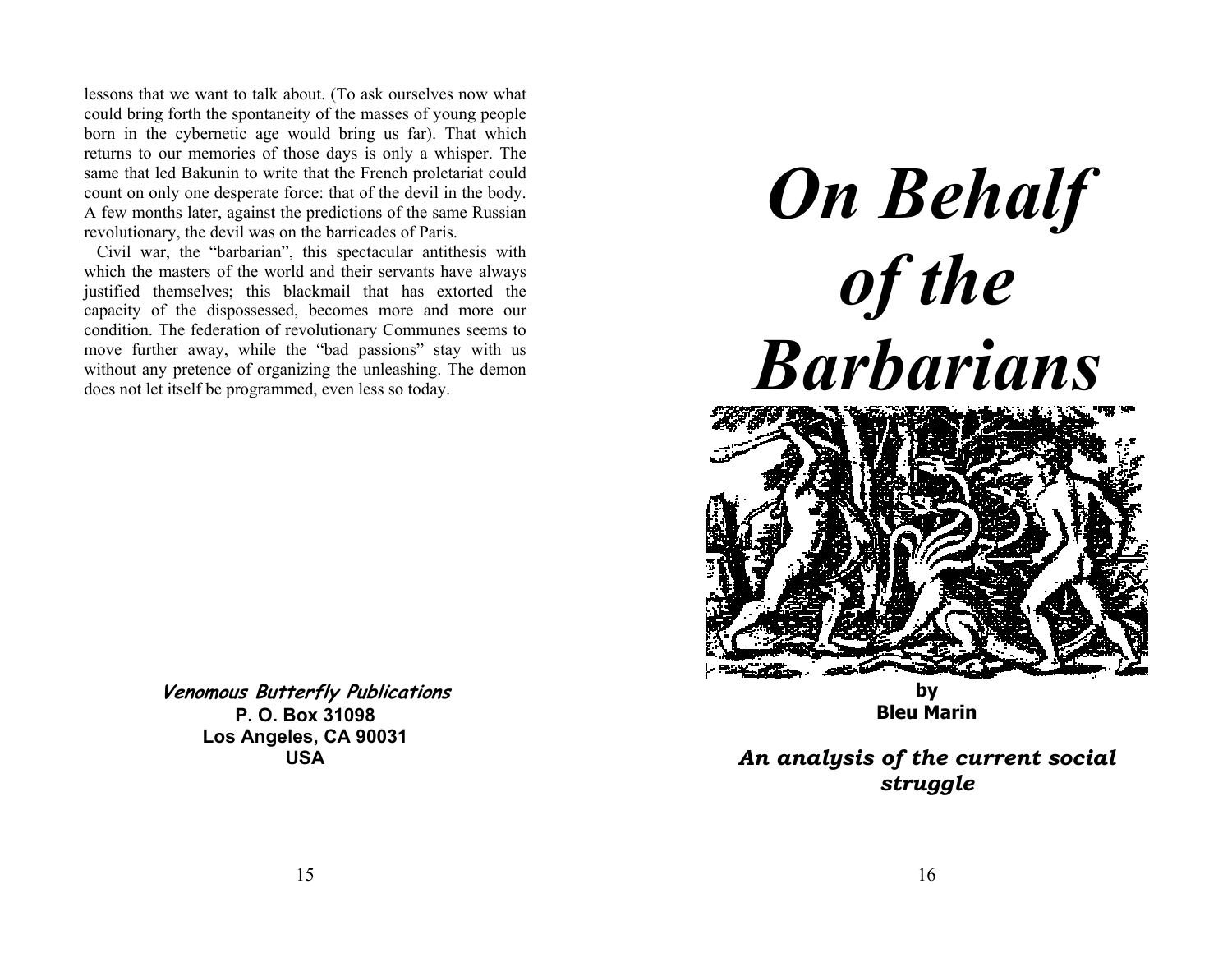**Anti-copyright, August 2002. Please copy and distribute freely.** 

# **On Behalf of the Barbarians**

by Bleu Marin translated from *Diavolo in Corpo*

*If I don't know the meaning of a language, I will be a barbarian to the one who speaks it, and the one who speaks will be a barbarian to me -.*Paul, First Corinthians

> *Civilization endss when the barbarians flee.*  Karl Krauss

# **In the heart of the city**

 The history of a civilization is simultaneously the history of the transformation of its language. A society develops around its knowledge, which is articulated through its language, which makes thinking itself concrete. Humans act on the basis of their desires, they desire on the basis of their knowledge, they know on the basis of their thoughts, they think on the basis of their language. The form and content of the last are thus at the same time the condition and result of the totality of social relations. The dominant language of an epoch is therefore always the language of those who dominate socially in that period.

 If there is a concept that clearly expresses the relation between language and society it is that of the barbarian. For the Greeks the barbarian was the foreigner. At the same time he was also the "stutterer" since anyone who couldn't master the language of the *polis*, of the city, was defined with contempt. The origin of the word referred to being deprived of *logos*, i.e. of discourse. If one considers that Aristotle defined man alternately as a "political animal" and as an "animal endowed with *logos*", it follows from this that, by confirming the identity of language with politics, the barbarian is excluded not only from the city, but from human community itself. The barbarian is a non-man, a monster.

turn oneself around backwards, along the dead tracks of this senseless production of commodities and of dependence, it is necessary to find the right path. And then where to?

What is lacking today are adequate projectual hypotheses – ideas and methods – for the new conditions of the conflict; but maybe above all what is lacking is that sense of defiance that is ethical tension and dreaming combined, that great passion for free discussions and for resolute action.

 If from one side one doesn't believe that History (or Wild Nature) acts in one's place, from the other one can see only the social freeze on the horizon that feels the powerful blowing of the wind of thaw.

# **A faraway whisper**

 In 1870 facing the invasion of France by the Prussia of Bismarck, History seemed at the crossroads; and the revolutionary movement was divided. Marx and those who shared his analyses saw in the Prussian victory, the most developed strengthening of capitalism in Europe and therefore, by virtue of the incantations of dialectics, the consolidation of the historical conditions for that inevitable birth of communism which lacked only the forceps, that is, a united and disciplined urban proletariat. Bakunin and other libertarians saw in militarism and the bismarckian bureaucratic order the forecast of dozens of reactions in Europe, after France appeared to them by its tradition, as the birthplace of every revolutionary hope. For the brightest to defend France did not mean to collaborate with the state and with the French bourgeoisie against the enemy invader but to transform the military conflict into social insurrection, passing from armed proletarian defense to the creation and the federation of revolutionary Communes. Bakunin, engaged shortly afterwards in an insurrectional attempt at Lyon, wrote one of his best analyses about that disastrous situation of civil war, concentrating on the union of workers and peasants and on the necessity to everywhere substitute the deed for the revolutionary right, popular anarchy for the Jacobean terrorism of political decrees and administrative officialdom. For him it was a matter of "the unchaining of bad passions". But it is not that story, and its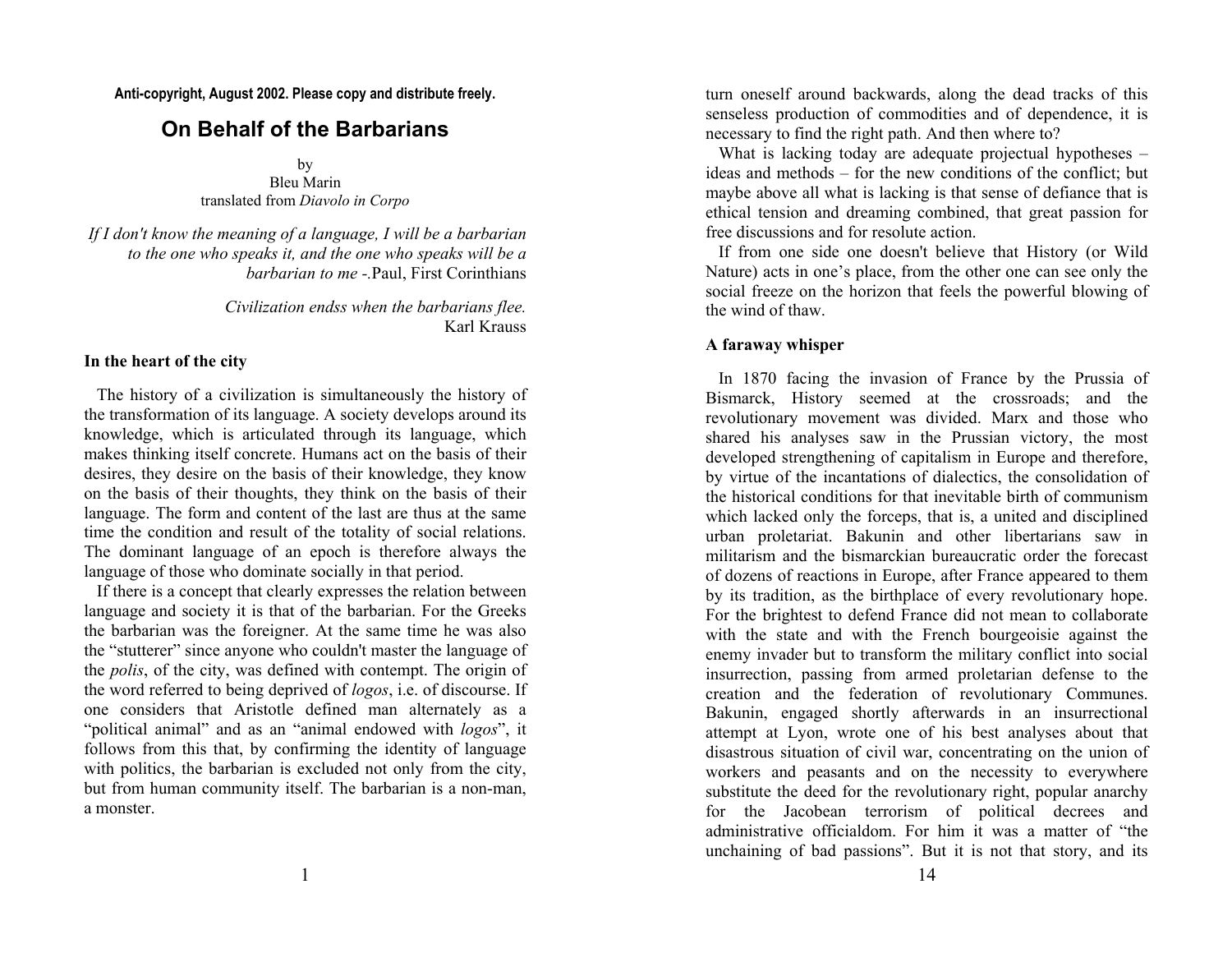money: that is the utopia of decivilized hearts and minds. A utopia that, like each conquest of the marvelous, will be born only from destruction and filth.

# **The wind of thaw**

 To once again take up the thesis of the Barbarians as the men and women closest to communism today, would not brighten the powerful intuition that the anarchists Coeurderoy and Dejaque had in the last century, but would be first of all tranquilizing, a simple turning on its head of the ideology of progress. Civilization is ripe, supercession is about to hatch – this determinism would make us take sparks for fire, without this making us more determined. But perhaps this is not the point. We are not partisans of democratic integration nor of legal and reformist battles, this is certain. We foresee only free accord in the anarchic movement of social forces, in the barbaric assaults against all domestication. And still. Are we not at bottom the last civilized people, with our values, other, individual, but still values? Is not the search for perilous virtues, for us, the source of the marvelous?

 It is useless to hide from ourselves that social explosions scare everyone, including the subversives. They also scare us. Above all when there aren't expectations for a different life, when popular uprisings mix with the worst communitarianisms or with the disconnected outbursts of a moribund society. The flipside of calculating reason is found in the collective dreams and in the reality the salvific myths of sacrifice and self-destruction keep under cover. The "liberation of customs" after having modernized morality, transmits directly to technology, this power on this side of good and evil, the control of consciousness. All this certainly does not make us grieve for the old political programs and the orthopedics of their civilization, capable of averting violence in only one way: by institutionalizing it. But this does not push us towards hidden certainties of regeneration. We do not swear on decadence. Capital – and not the revolutionaries – has liquidated all the programs, carrying great possibilities of liberation and lamentable centralist illusions to the same tomb. As the terrorism of progress says, it does not turn back. But even to

# **The** *logos* **of/at work**

 The *logos* is not only discourse or language, but also science, law, reason, order (both in the sense of a regulative principle and of the weft that connects and expresses the multiplicity of the real). All of these meanings are present at the same time in the word *logos*, which is veritably untranslatable (the English term that comes closest to it is perhaps "expression"). Only by keeping all of these in mind can one grasp the meaning of the Aristotelian definition of man, as well as the nature of its opposite, the barbarian. The earliest evidence of the word *logos* is found in the fragments of Heraclitus (4th to 5th century B.C), which from time to time, and simultaneously, point to a cosmic principle, the order of reality with its multiple expressions, the human understanding of this order and Heraclitan discourse itself. Already in these fragments the element common to men is identified in the *logos*.

 Since the times of Homeric poems common space is the assembly in which the warriors availed themselves of both the collective goods, the loot of war, and of discussion. This relationship between the center and that which is common was transferred to the *agora*, that is to the city square, the place of political decisions. The *categories* of public discourse precisely point out the act of bringing words down (*kata*) into the midst of the assembly (*agora*) to be submitted for general approval. The barbarian is thus the one who is outside categories, the one who, not having access to the center of the assembly, is excluded from public life. The stranger in his own house, the stutterer in the language of the city, will thus join the foreigner outside. The woman and the slave, those banished from discourse (that is order, reason and law), these inhabitants of the internal colony, represent two steps of the staircase that ends in the worst cruelty permitted and committed toward the barbarian, the inferior, the enemy.

 The power of assembly belongs to the one who knows the art of rhetoric, the techniques for ingratiating oneself for the favors of the powerful goddess Persuasion. The more one has time to gain its possession, the more one can exercise its force, imposing one's own discourse as *common* by eliminating the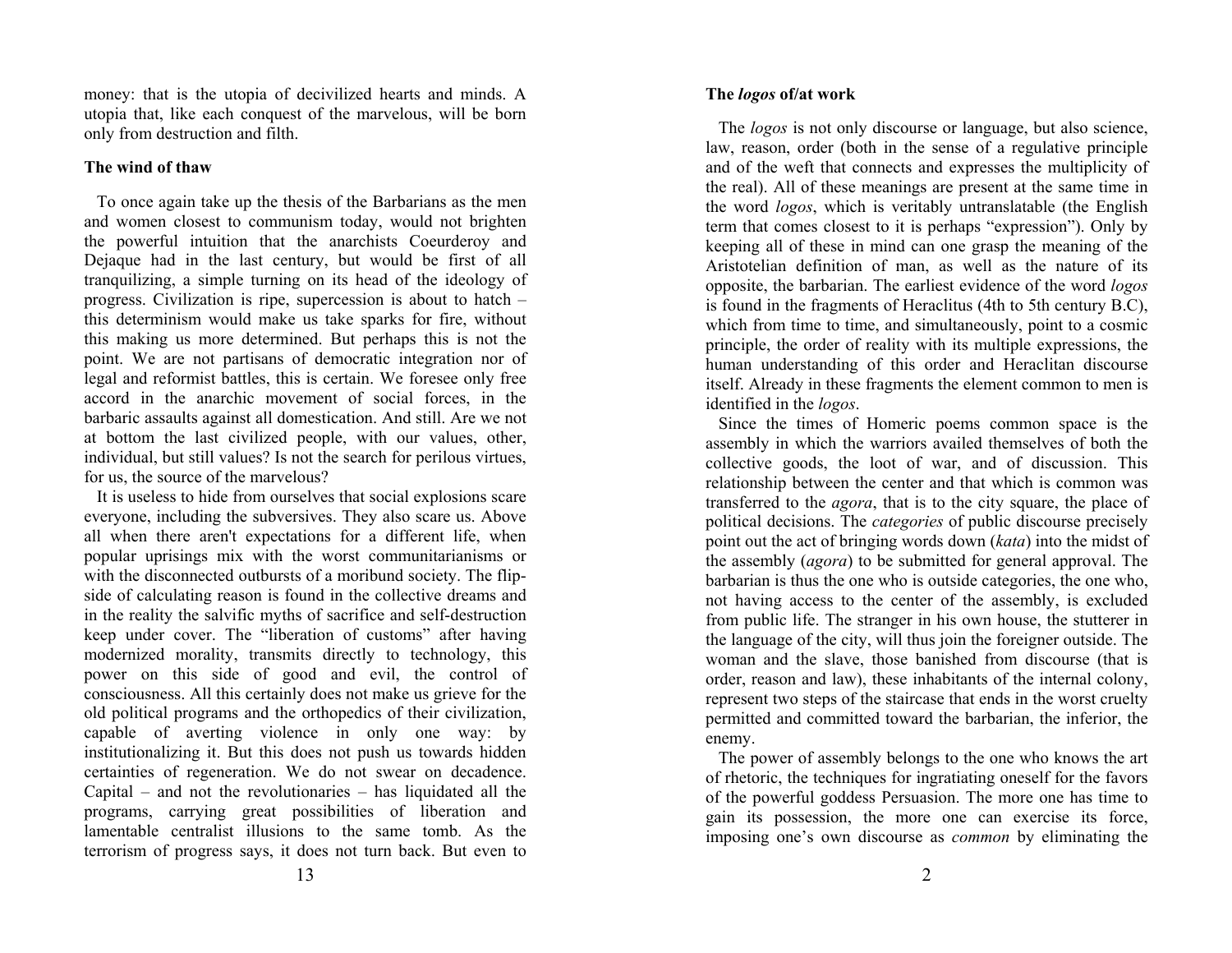reason of others as *private*. "The power of the *logos* over the mind of the one who persuades is like that of the master over the slave; with the difference that the mind is reduced to slavery not by force but by the mysterious pressure exercised on its consent." Thus Plato wrote in *Philebus*, illustrating the dominating force of language well. But it is important not only to recognize that, in politics, discourse is a weapon of war, but also to question the relationship that links this weapon to all others. Only one who has slaves that work for him can chain others with his discourse. The activity of individuals is already specialized because a hierarchical and superior role is attributed to the word. The division between manual and intellectual labor, in the meantime makes the activity of slaves accumulate in objects (and then in money and machines) for the master, increasing the *logos* of the latter. "This is the fate of verbalized logic; where the word has all meaning, the dominant meaning loses no time in taking hold of all the words." (G. Cesarano). But the "mysterious pressure" exercised on the consent of the slave would not be possible if the language of his body were not reduced to the coercive rationality of work. It is in producing work that the economy has produced its own language. So, one understands better why controlling the language of the exploited has always been a project of the exploiters. To first give discursive logic all the power (at the expense of the barbaric reason of the body) is subsequently to give to the powerless an increasingly reduced logic. The "I" that speaks is the figure that *represents* the body of the individual (corporeality that is first of all labor-power) as the state, the holder of public Discourse, *represents* the whole of society. The more the inner dialogue of the individual – his consciousness – conforms to the dominant language, the greater his consent, his submission will be. In this sense, capital, the dead labor of a life constrained to survival, is "discourse", "the organization of fictitious meanings, mechanical logic, the fictitious game of representation" (G. Cesarano). It makes the language of that which extinguishes passions speak to the passions.

atomized multitude has modified. For this reason nationalism and integralism offer two false solutions to lead social dissatisfaction by hand, with a mixture of ideals of purification, rituals of atonement and millenarian expectation. What is there in the greatest of ethnic and religious conflicts to create artificial enemies and in this way lock up every protest against the established order? The difference of the immigrant, of belonging to a different ethnicity, is visible and comprehensible, unlike the difference of the exploited, which don't have a nation. In their computerized fortress, they are speaking one single Esperanto: that of the market, that does not. However, inflame the old ardors of faith. If it is necessary, the new propaganda can wave the old patriotic and divine rags to continue its own monologue eliminating the restless and numerous exploited. In the name of civilization naturally. But the illusions are always of the door of the barbarians, those that ruthlessly transform the violence with which they are expelled.

 More and more, from such a situation of civil war – that is not an all against all but an all against an interchangeable and whole one – there are only two possible exits: ethnic and Mafia wars or the social tempest of class struggle. The nationalist or religious lie, in certain areas carefully prepared by the mass media, is only the last card that domination can play in face of the danger of a generalized revolt. In fact, contrary to the determinist fable of the end of history, or all the reformism of revolutionaries in step with the times, the possibility for immense popular uprisings does not wait for the occasion to explode. Recent examples, even those two steps away from us, are not lacking.

 In face of the feeling of dispossession that many individuals experience towards a mercantile standardization that constricts everyone to dream the same lifeless dream, humanitarian universalism is as much a liar as the "differentialism" – hierarchical and interclass – of the new right. Real differences are thoroughly affirmed (well beyond those of cultural and linguistic belonging) only in the free and reciprocal game of singularity. Real equality (not legal) is the sharing of that which we have most in common: the fact of being all different. A community of unique individuals without a state or classes, or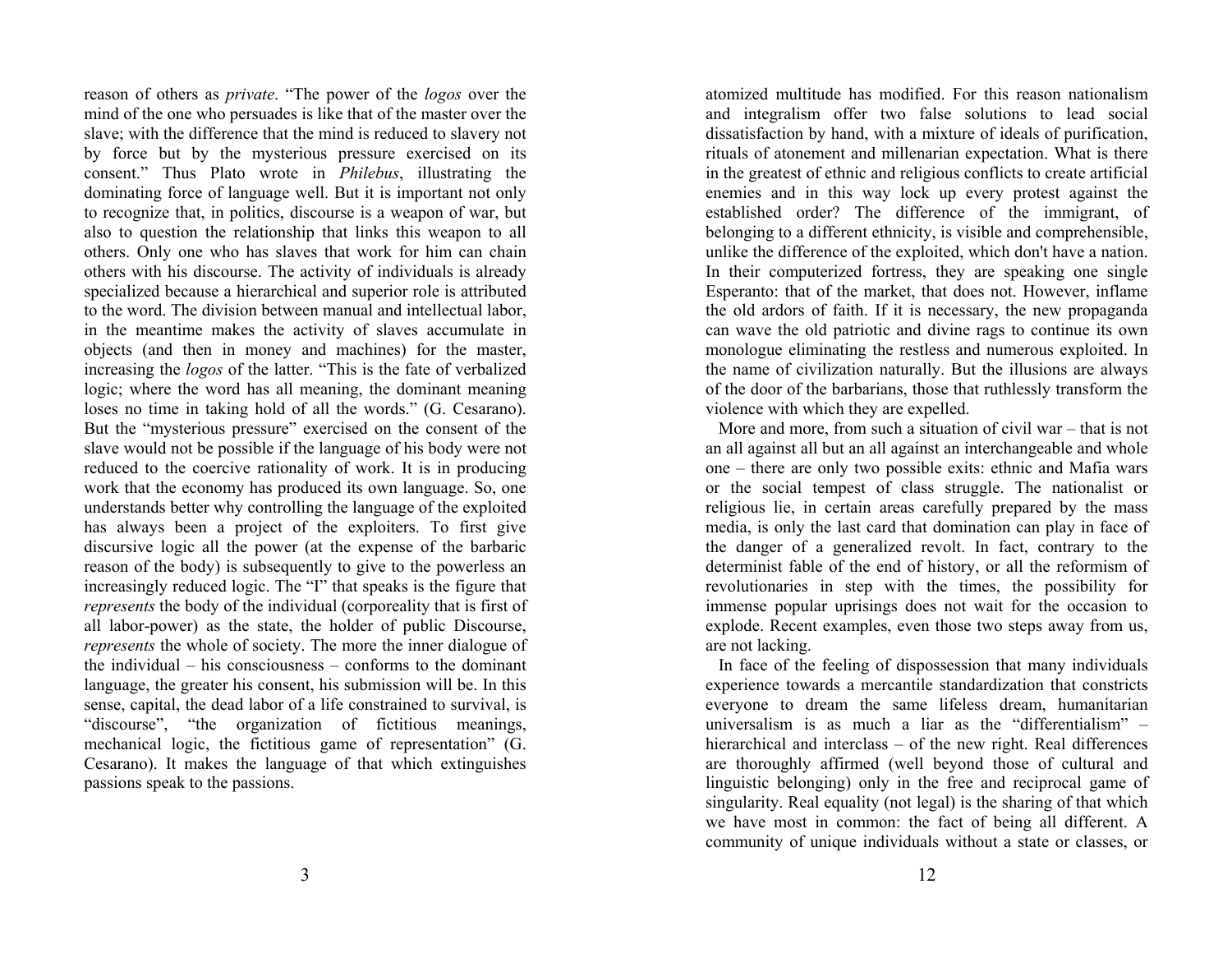The problem, as it is customary to say, is complex. It would be attacked from both sides of the social barricade: from the side of a capital that is extended to all social relations and that wants to valorize the whole day of the exploited; and from the side of the dangerous classes that no longer have political or union programs. Considering these first reflections it will be enough to say that the places of production no longer contain resistance to capital, which is becoming directly social. If that makes daily life itself the authentic place of social war, and can therefore increase the knowledge that nothing of these social relations is worth saving, the consequence is at the same time the disappearance of practical unification--the *logos* of class- from beneath the feet of the exploited. Where to meet and begin such change? Will it be a case that, wherever injured life explodes, the isolated riots are thus often replacing the old general wildcat strikes? But how can revolts dialogue at a distance, in order to snatch away how much more possible time and space as inevitable institutionalization waits?

 Without direct relations there is no communication, without communication there is no social utopia. In this sense, there are more and more barbarians in the world.

 But not only in this sense. Authentic community is one which is based on the autonomy of individuals, the community of difference, in which everyone wants to know the thoughts of the other as different from ones own. It is the feeling that *one* universal reason does not exist, that pushes people to communicate, to enrich with the game of proximity and of the subtleties of their language. A language dies when thoughts, now all desolately identical, no longer deserve to be communicated, when they lose the dreams which nourish its poetry. Only a diverse and singular life gives birth to diverse thoughts.

#### **To decivilized hearts and minds**

 Vitality is found today in the least civilized conditions. The "barbarian" of technical reason destroys great illusions, these eternal forces of confusion, attacking the very source of life. But illusions that push to outbursts of passion are born for the most part wherever humans conserve the instinct of the herd, that the

#### **A flight backwards**

 But let's return to our barbarians who tell us the history of civilization, this land of *logos* and politics, better than anyone.

 If the acceptance of the concept of barbarians bears witness to a meaning that is that of progressive ideology (the barbarian is the opposite of a reasonable, scientific, and democratic society; it is monstrosity, menacing silence, irrational violence, superstition, gloomy withdrawal etc), there is a whole tradition of thought that has seen the barbarians as more vigorous beings than the civilized because they are closer to nature. From Polibio to Cioran, passing through Tacitus and Giucciardini, Machiavelli and Montesquieu, Rousseau and Leopardi one can once again go over the idea that the illusions, copiously distilled from nature, are what push men towards generous action, while reason, the product of civilization, makes them calculating, turning on themselves, eternal doubters. Leopardi said that a people comprised of philosophers would be the most cowardly and wretched of all, precisely because it would be the most civilized. The fall of Rome and "Hellenist decadence" are brought up by Montesquieu in particular, as examples in this sense. From the Germans of Tacitus to the modern Unni of Cioran, the conducting wire of this tradition is the connection between the affirmation of the body, the imaginative faculty, bold virtue and desire for action. Quite often within this conception of history, the time of civilization repeats in a cyclical manner; because of an excess (and not due to a lack) of civilization, the barbarian is born, this counterstroke which puts civilization in the bag, then the cycle begins again. The development of a civilization is compared to that of living organisms, in which childhood is followed by maturity and then old age and death, stages characterized by a different passionality and reflexivity. Language itself would bear witness to the various degrees of vitality of a culture (it is not by chance that one speaks of the "becoming barbarian of language"<sup>∗</sup>).

<sup>∗</sup> The Italian word *imbarbarimento* means both the process of becoming barbarian and corruption.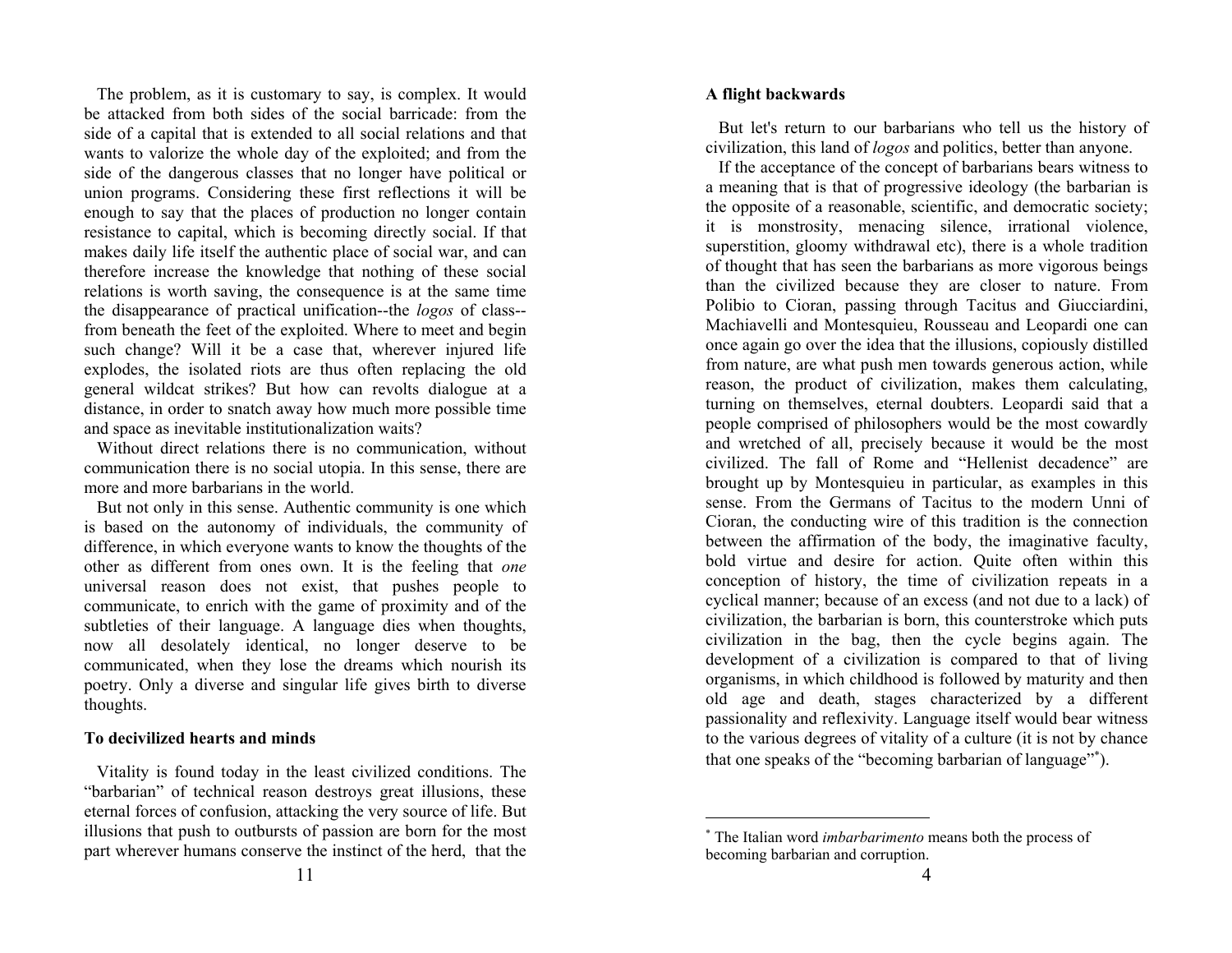If the criticism of the progressive conception of civilization has been guided for the most part by a reactionary point of view (like for example in Spengler and Schmitt), with an abundance of biological and hierarchical metaphors about the struggle for survival, the attacks on the ideology of progress in the name of an *other* enlightenment are not however lacking (for example in Sorel and Adorno), or launched from the shoulders, with the eyes of the Greeks like in Leopardi himself, in Holderlin, in Burkhardt and in Nietzsche; or yet, from the angle of a artisticcraftsman know-how that mechanized work has destroyed (for example in William Morris).

#### **Barbarism and nihilism: the demon of analogy**

 The case of Leopardi is particularly significant. In him we find a Greco-Vician vision of history (everything repeats itself, but we don't ever know for certain at what point we are in the repetition) a work of revealing – materialist but not dialectical – the dominant political and religious lies (in its style, if you will, of truth), and a radical affirmation of the vital illusion on which modern science along with the other manifestations of calculating reason, has wreaked havoc. The concept of barbarian is taken up by him with ambivalence. He expresses what civilization would be at its highest degree of evolution (for it is not sleep, but rather the totalitarian wakefulness of reason that gives birth to monsters), that vitality and that natural force that is not unharmed by the deadly sophistication of the civilized, and is thus susceptible to wonder and virtue. His concept of barbarian recalls the Nietzschean concept of nihilism, which indicates at the same time an enemy and a necessity, typical Christian resentment in the confrontations between life and the tragic and the creator – *tabula rasa* – of given values. These secret wiles of the demon of analogy should not surprise. Can one say that nihilism and barbarian are not two words that, in the mouths of the conservatives as well as in those of the revolutionaries, often change places in this way? How many times have the state and capital been described as nihilist? And couldn't they also, these two forbidding monsters, deny all values? Obedience, competition, reasonable resignation, fussy fatalism, can one say that they are not values?

 It's a question of a tendency, it is clear; it is not already uniformly accomplished in fact. Here the civil war is larval; elsewhere it is terribly manifest. But this elsewhere is nearby. Like a former Yugoslavia.

 Nationalisms, and ethnic and religious demands are the authoritarian and hierarchical response to the collapse of values, the result in their turn of the decline of ancient communitarian forces. Integralisms of various natures are first of all communitarian ideologies, attempting to restore the identity of the *logos* (that is language, laws, and order) while common space diminishes. It's about the hypercivilized reaction to the virtual community that is everywhere supplanting real mutuality between individuals. The instruments of civilization – technological "welfare", democratic dialogue, parliamentary legality, humanitarian and mercantile universalism – are impotent since they are part of the problem.

## **Destroy everything to remake everything**

 Capitalism, in its historic development, unified the exploited in work and in alienation, determining them as a programmatic class, that is, capable of political and social programming. The struggles of the dispossessed have found themselves linked (through places, instruments, class-consciousness) through the very structure of capital. The awareness that the worker "can destroy everything because he can remake everything" responded to his concrete possibility of making the society without masters function. It's not interesting to explore further which ideologies (determinism, productivism, reformist gradualism, scientism etc) had produced that condition, nor in which forms of self-organization of the exploited (worker's councils, agrarian collectives, etc.) it had already come to life. What is worth noting is that an entire project of emancipation, in its bureaucratic and authoritarian falsifications as in its libertarian authenticity, depended on it; and this is part of the vision of a future society, and the methods of struggle (union activity, general strike as a cause of insurrection, armed party, etc) to destroy capitalist society. Today all that has finished, and with it also its illusions.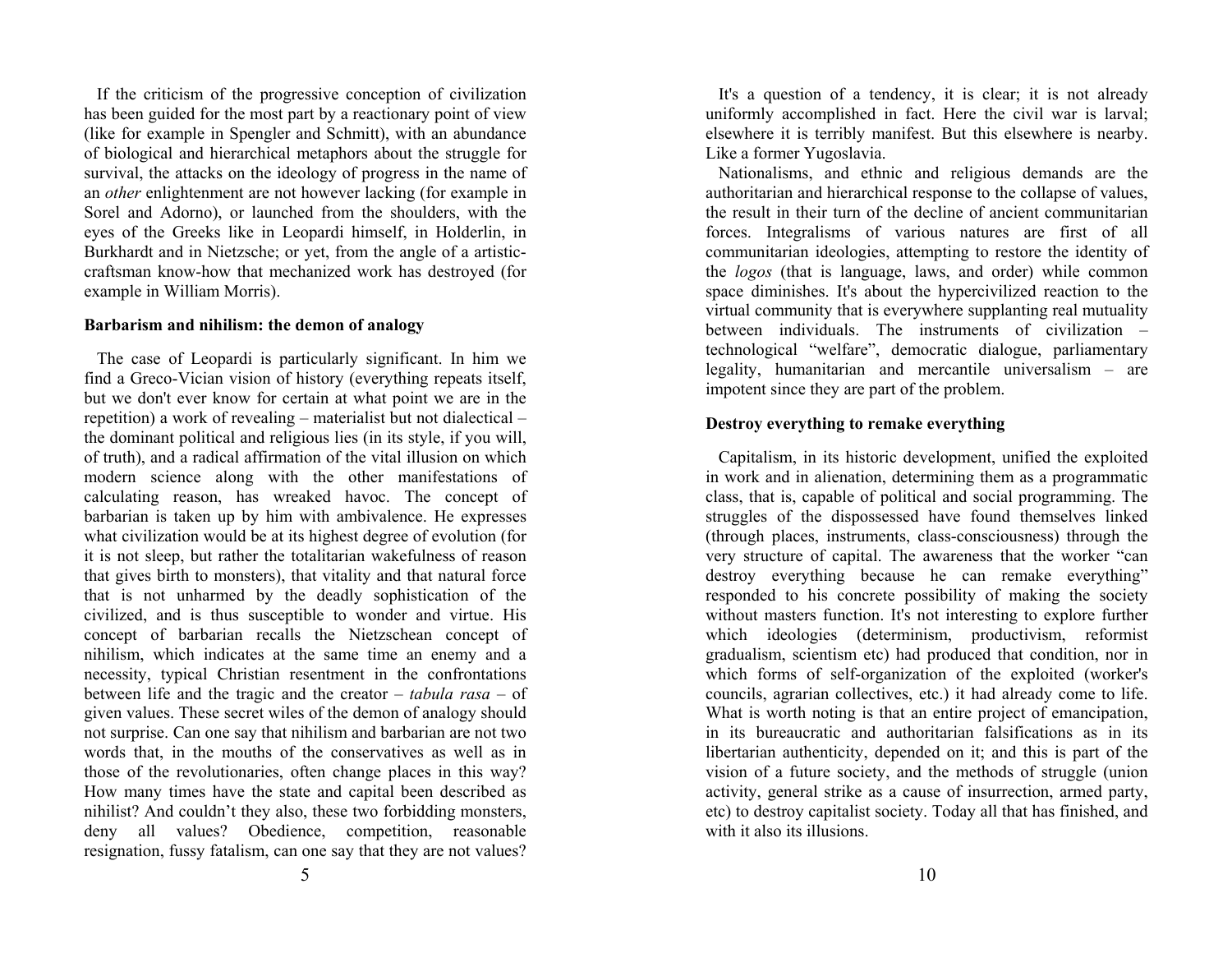scientific doubt in its favor and makes programmed uncertainty a new ideology able to justify any frenzy of control over species and planet. "As long as it lasts", this is the motto of the powerful. And the existence of the exploited is more a holding out than really living. From the school to the workplace, from the family to the shopping mall, only one ability is required: that of adapting oneself. It is civil war: a cohabitation without common values or assurance for the future, an order that unites individuals in their very separation.

 And if war is always occurring, there is not much need to declare it – as the case of the recent military intervention in the Balkans shows – in order to emphasize the separation between "times of peace" and times of war" with formal gestures. Permanent war brings new social relations to the international level, just as the old diplomacy of sovereignty of governments extended the borders and agreements between the state and the representatives of its exploited further. The clash is no longer between national oligarchs, but between finance or Mafia groups (two interchangeable and fundamental forms of money making) that traverse the frontiers and the state apparatuses and to which the brutal atomization of society provides a copious and implacable labor. Businessman or gangster, these are only two modes of organizing into economic bands, the only difference is that in the second case the road to riches is richer and shorter.

 But this clash without respite permeates the whole of society and its individuals. The conflict sharpens between institutional order – the ever more perfect guillotine of civilization – and the ferocious implosion of the relations beneath the burden of constraints. At the same time the tension between the spontaneous activity of the human organism and the preeminence of the external stimulus characteristic of mechanized modern activity is exacerbated; abstract organizing reason engages a battle without precedents with the profound impulses of the individual. The quagmire that the *logos* has proposed to reclaim, to take back the images with which Freud symbolized the civilizing action of the I on the unconscious, is revealing itself to be more extensive and muddy than ever. The class struggle widens to frighteningly new territories.

In the same way, that which passes for barbarian is not only the delirious short circuit of this civilization, the flip side of its dreams bottled by psycho-pharmacy and electronic narcotics. On the other hand, what is there outside the present civilization of authority and the market? The barbaric is, very often, that which we are not accustomed to and it is for this reason that it appears to us as the enemy.

## **Around four corners**

 Maybe the ambivalence of the concept of the barbarian is an indispensable fact, above all if one wants to conserve that intuitive sensibility towards the social fires that burn beneath the judicial, bureaucratic and mercantile officialdom of an era, that is if one wants to understand what the forces on the field are.

 If the barbarian is a being deprived of *logos*, it is the nature of this *logos* to clarify what its deprivation means. In the *logos*, repressive order and human possibility are confused, being at the same time reason, discussion, law and community. The critique of progressive ideology cannot consist of a banal overturning of values (for which everything that seems to oppose civilization becomes a positive position) since this would only make us postpone approaching the other four corners of the problem.

 It is more fruitful to know how to distinguish that which is hypercivilized from that which is decivilized. Hypercivilization is the fulfillment (in the double sense of realization and conclusion) of civilization, the totalitarian display of its technical power; the "barbarism" of a world that passes without respite from "amusements" to the purges of the masses, from domestic commodities to catastrophe. Decivilization on the contrary is all the material and spiritual autonomy that individuals manage to attain by escaping this robotized society: an anarchy of passions that shakes off domestication. Just because a river is free from cement dams this does not mean that it will not let itself be subdued by other rocks that put its waters into currents which are not its own. But it will never be an artificial lake. To return again to the *logos*, the silence of the one who has no more words because electronic alienation has